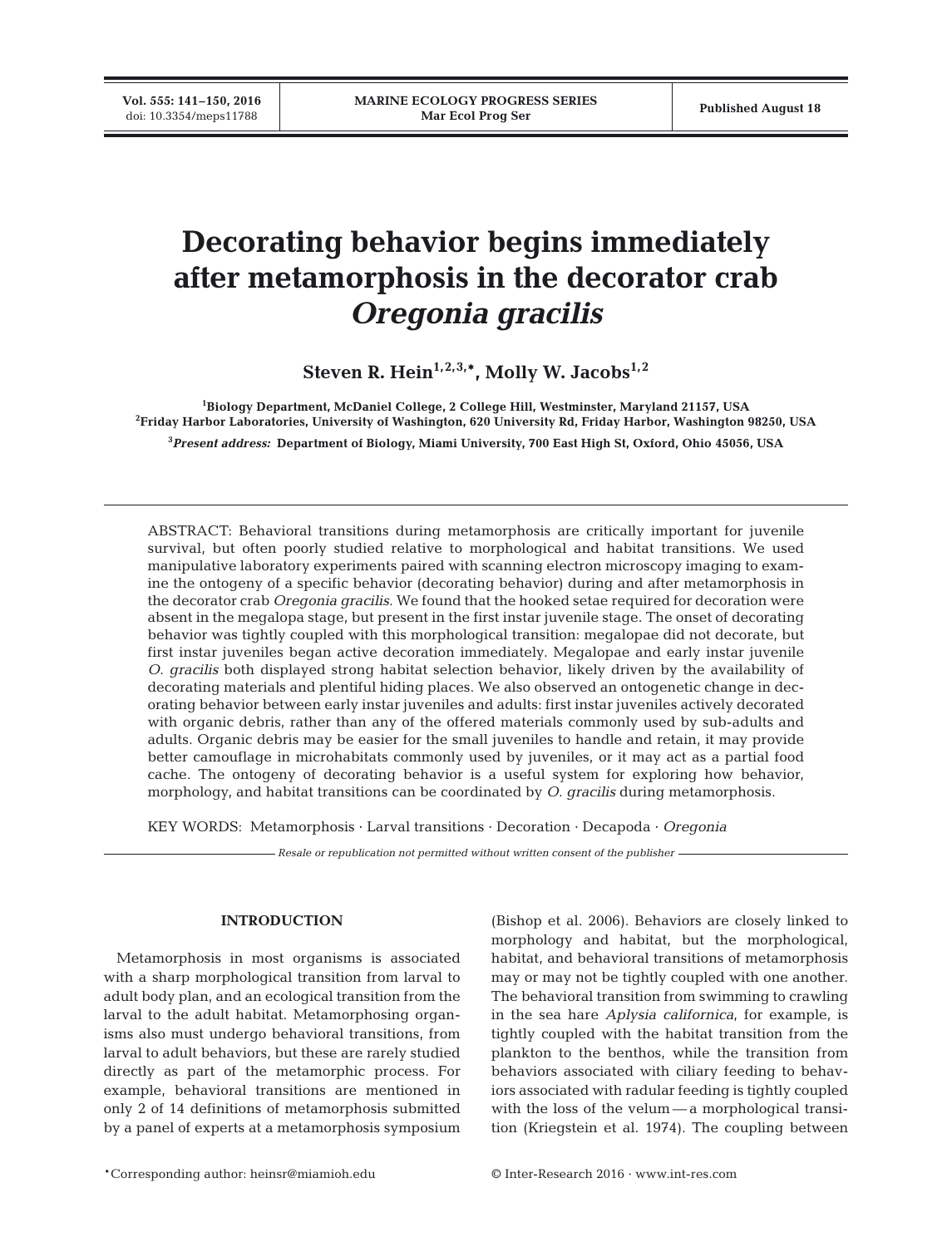be havioral, morphological, and ecological transitions has been studied most extensively in insects (e.g. Consoulas et al. 2000, Ainsley et al. 2008) and some vertebrates (e.g. Hourdry et al. 1996, Touchon et al. 2013).

Metamorphic shifts in morphology and habitat oc cur rapidly and simultaneously for most marine invertebrates with complex life histories (Hadfield 2000, Heyland & Moroz 2006). Decapod crustaceans are unique in that they undergo a major morphological transition (from larval form to decapodid form) followed by a gradual habitat transition during the decapodid stage (Anger 2006), and a much more subtle morphological transition from decapodid to juvenile. Thus, in decapods it is possible to test whether major behavioral transitions are closely associated with morphological transitions, habitat transitions, or neither (e.g. Brodie 1999). Here, we study the ontogeny of a specific adult behavior (decorating behavior) in the decorator crab *Oregonia gracilis* Dana 1851.

Decorating behavior occurs when animals actively adorn their bodies with foreign matter (Berke et al. 2006, Ruxton & Stevens 2015). Decorating behavior can be observed in a broad range of organisms, in cluding echinoderms (Richner & Milinski 2000), an nelids (Berke & Woodin 2008a), and arthropods (Brandt & Mahsberg 2002, Berke & Woodin 2008b, 2009, Guinot & Wicksten 2015). Some of the bestknown decorating arthropods belong to the family Majoidea, commonly known as decorator crabs. These crabs actively decorate themselves by selecting a piece of material from their environment and rubbing it against their exoskeletons using their chelae. The material is held onto the crab by structures known as hooked setae (Berke & Woodin 2009, Guinot & Wicksten 2015). The presence and density of hooked setae directly correlates with the degree of decorating behavior displayed by a given species, which varies greatly both inter- and intra-specifically across this diverse group of crabs (Hultgren & Stachowicz 2009).

The attachment of decorating materials in majoids is generally considered to play a role in predation reduction by acting as camouflage (crypsis), as a chemical deterrent, or both (Hultgren & Stachowicz 2008, 2011, Guinot & Wicksten 2015). Tethering ex periments have provided evidence that decorating can reduce predation rates on decorated crabs vs. non-decorated crabs by as much as 50% (Thanh et al. 2003, Hultgren & Stachowicz 2008). A large number of decorator crab species are also known to attach material containing chemicals that many common

local predators find distasteful or unpalatable (reviewed in Hultgren & Stachowicz 2011). For example, in the southern portion of its range, *Libinia dubia* has been shown to decorate itself with up to 75% *Dictyota menstrualis*, an alga that local omnivorous fish do not eat, even *though D. menstrualis* only represents 6% of the local algal community (Stachowicz & Hay 2000). In addition, some decorator crabs eat their decorations during periods of food stress, although food caching is generally not considered to be a primary function of decoration behavior (Kilar & Lou 1986, Woods & McLay 1994a, Hultgren & Stachowicz 2011).

It is likely that decorating comes at a cost, and indeed energetic cost has been proposed as a major factor constraining the evolution of decorating be havior across phyla (Berke et al. 2006, Ruxton & Stevens 2015). Decorating requires energy expenditure to add decorations, and then additional energy to carry them around, although the relative costs of adding vs. carrying decorations are largely unknown. Adult *O. gracilis* crabs with decorations ex perienced more weight loss than undecorated crabs in a starvation experiment (Berke & Woodin 2008b). An energetic trade-off between decorating and chelae growth has also been proposed to explain the sexually dimorphic ontogenetic shift in decorating observed in adult *O. gracilis*: female crabs continue to decorate extensively as adults, but adult males exhibit reduced decoration while growing larger chelae (Berke & Woodin 2008b).

Many crab species display high selectivity in their decorating material choices, often choosing only certain materials when there are large numbers of possible choices available (Woods & McLay 1994b, Stachowicz & Hay 1999, Hultgren & Stachowicz 2008, Vasconcelos et al. 2009). *Inachus phalangium*, a species of decorator crab from the Mediterranean Sea and the northeastern Atlantic, is even selective regarding where exactly on its body it attaches certain materials (Rorandelli et al. 2007). This high selectivity suggests that crabs gain a fitness advantage from attaching the correct decorations, in the correct amounts, at the correct locations on their body. Although selectivity has not been examined in *O. gracilis*, adults and sub-adults decorate extensively with a large variety of sessile organisms, including bryozoans, hydroids, and sponges (Stevens 1913, Berke & Woodin 2009).

The onset of decorating behavior in early juveniles has not, to our knowledge, been characterized in any crab species. Ruxton & Stevens (2015) predicted that the cost of decoration might be less for small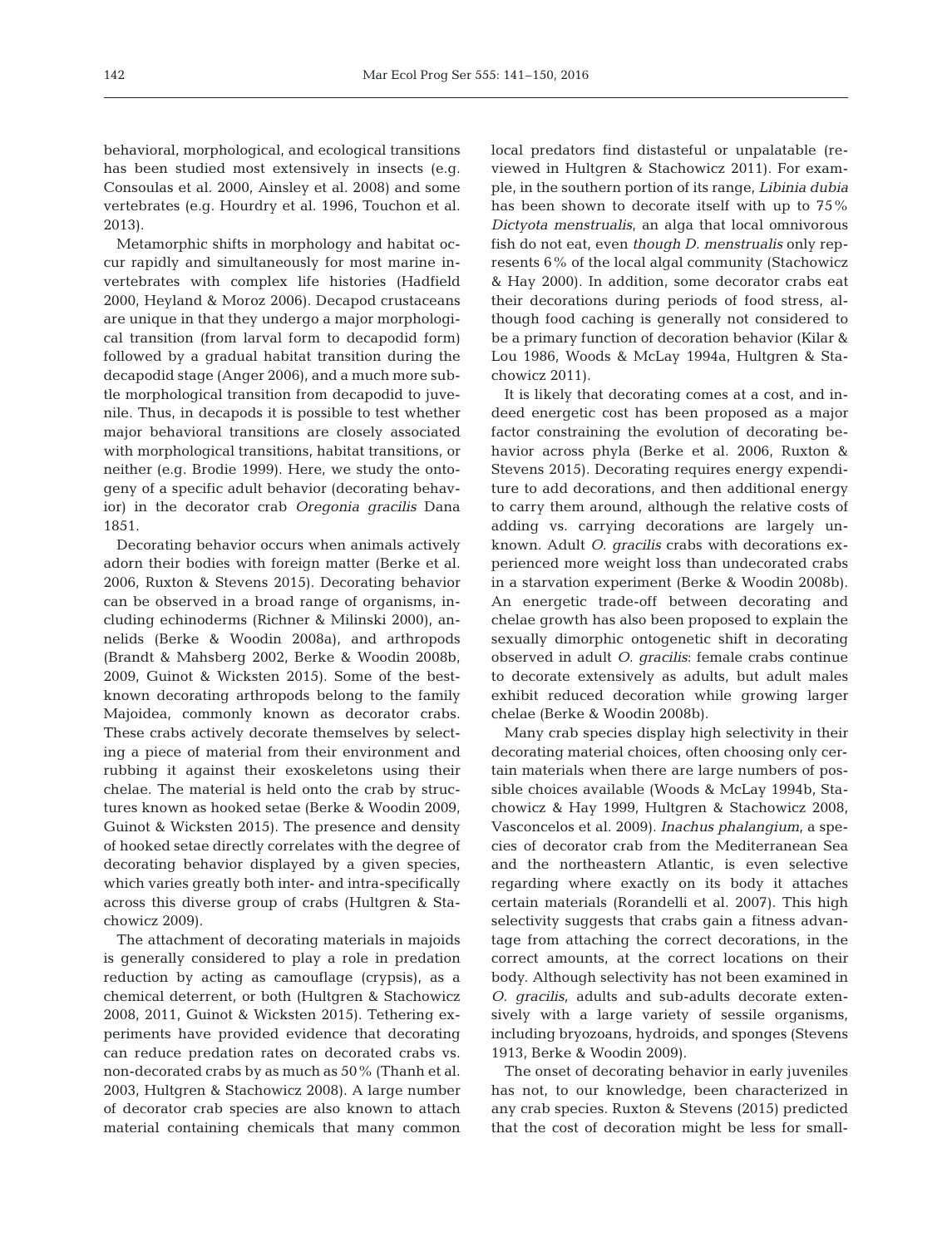bodied organisms, suggesting that decorating be havior is likely to begin early in juvenile life. While adult and sub-adult *O. gracilis* are thought to rely primarily on the visual crypsis provided by their decorations for protection from predation (Berke et al. 2006), decapodids have been shown to select habitats that reduce their vulnerability to predation by providing a large number of suitable hiding places (Botero & Atema 1982, Herrnkind & Butler 1986, Fernandez et al. 1993, Moksnes 2002). As juvenile crabs grow, their ability to hide should decrease and their reliance on visual crypsis should increase.

We designed a series of manipulative laboratory experiments paired with scanning electron microscopy in order to investigate behavioral and morphological transitions during the early life stages of *O. gracilis*. Specifically, we asked: (1) When in the ontogeny of *O. gracilis* do hooked setae appear (in other words, when does morphology allow decorating)? (2) Is the onset of active decoration (behavioral transition) tightly coupled to the appearance of hooked setae (morphological transition)? We hypothesized that hooked setae and decorating behaviors could appear as early as the megalopa stage (the time of first contact with the benthos), but were more likely in early juvenile stages.

We were unsure whether decorating behavior would be present, minimal, or absent in early instar juveniles, but we wanted to explore the relationship between early decorating behaviors and habitat preference. Therefore, we designed a series of decoration and habitat choice laboratory experiments to ask: (3) Do the earliest decorating stages demonstrate preference amongst decorating materials? (4) Do megalopae or early instar juveniles display habitat selectivity? We hypothesized that if juveniles did not decorate, then habitat selection should be strongly influenced by the availability of suitable hiding places, but that if they did decorate, habitat selection might also be driven by the availability of materials used in decoration.

### **MATERIALS AND METHODS**

**Specimen collection and care.** All *Oregonia gracilis* megalopae included in these experiments were collected opportunistically during the day, or at night by night lighting, from the docks at the University of Washington Friday Harbor Labs (FHL), Friday Harbor, WA, USA (60° 32'43"N, 123° 00'44"W) between 10 June and 3 August 2012. We identified individuals to species level based on the arrangement of carapace spines (Shanks 2001). Juveniles were either raised from captured megalopae, or wild-caught from docks by searching through attached tires or ropes. Wild-caught individuals were determined to be either first or second instar juveniles by comparing carapace sizes to those of known-age lab-reared individuals. We also collected decorating material (erect bryo zoans: *Scrupocellaria* spp. and *Tricellaria* spp.; sponges: *Mycale* spp.; red algae [hereafter referred to as algae]) from the FHL dock. Megalopae were held in mesh bottom ice cube trays or mesh bottom PVC pipes in a flow-through aquarium continuously circulated with fresh seawater and fed live *Arte mia* nauplii daily (Léger et al. 1986). Juveniles reared in the laboratory were held in the same conditions and offered *Artemia* nauplii, freeze dried *Artemia*, and red algae as food. Wild-caught juveniles were used in experiments the same day and released im mediately thereafter, and were not offered any food.

**Morphological characterization.** We used a scanning electron microscope (SEM) (Jeol JCM-5000 Neoscope) to examine carapace morphology of megalopae and first-instar juveniles. Under a dissecting microscope 3 megalopae and 5 first-instar juveniles were dissected, and their carapaces were placed on SEM stubs and allowed 3 to 4 days to air dry before any SEM microscopy work. Prior to imaging, the specimens were sputter coated with goldpalladium. Images were taken under a high vacuum setting at 15 kV.

**Megalopae habitat selection.** We tested active habitat selection by megalopae  $(n = 21)$ , using a crossshaped arena divided into 5 equal areas measuring  $7.5 \times 7.5 \times 5$  cm each (Fig. 1). A 2.5 cm tall piece of wide-mouthed mesh separated each of the 4 outer chambers of the cross from the center area. The mesh prevented the habitat materials from floating freely around the arena, but was large enough to allow megalopae and juveniles to move through completely unobstructed. We frequently observed megalopae and juveniles moving through or over the mesh fencing without any hindrance (S. R. Hein pers. obs.). The ground space and up to top of the 2.5 cm mesh fence of each of the outer chambers (Fig. 1) was filled completely with either (1) sponges *(Mycale* spp.); (2) erect branching bryozoans *(Scrupocellaria* spp. and *Tri cellaria* spp.); (3) red algae; or (4) a mix of all 3 materials. We selected these materials based on their abundance on the FHL docks, and because juvenile *O. gracilis* and other similarly sized crabs were observed amongst them. These materials are also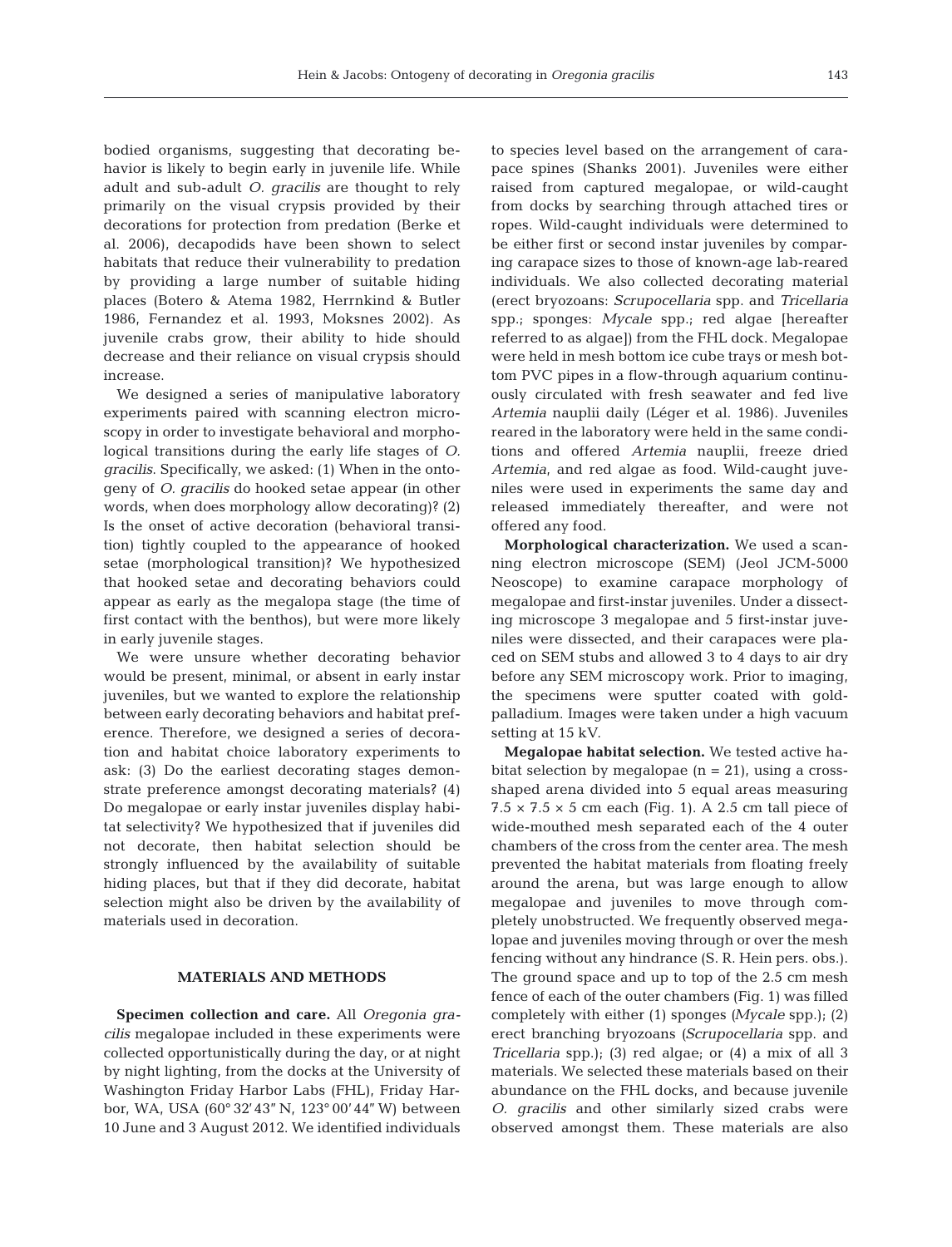

Fig. 1. Schematic of the cross-shaped arena used in the megalopae and juvenile *Oregonia gracilis* habitat selection experiments. Dotted lines represent mesh borders (2.5 cm tall) between habitat chambers. Windows covered with fine micron mesh were made on the bottom of each chamber in juvenile trials to allow fresh water to circulate

commonly found as decorations on adults (Stevens 1913, Berke & Woodin 2008b, S. R. Hein & J. Odierno pers. obs.). The center area of the arena was kept free of any material. The arena was filled to the top with seawater and kept in a water bath to maintain constant temperature (11− 14°C).

We began each trial by placing a 4 cm diameter PVC cage in the center of the arena and introducing a single megalopa into the cage. We allowed the megalopa 2 min in the cage to acclimate to the arena, and then slowly lifted the cage to release the megalopa. We recorded the location of the megalopa every minute for 20 min and whether the individual was swimming or in contact with a habitat. After the trial was terminated the megalopa was removed from the arena. The arena was rotated 90° between each of the 21 trials to avoid bias from any unknown exterior directional cues. Juveniles that molted from the megalopae used in this experiment were excluded from any future behavioral testing. After a brief exploratory period the majority of the megalopae selected a habitat and remained there for the remainder of the trial, allowing us to assign each megalopa a specific choice. We tested the hypothesis that megalopae would display a habitat preference for one specific habitat over the other choices using a chi-square analysis.

**Juvenile habitat selection.** Juveniles were slower and more cryptic than megalopae, and so we altered the cross-shaped arena (Fig. 1) by adding windows with fine mesh covering to the bottom and side. This permitted water flow through the chamber from the surrounding water bath, allowing us to maintain the juveniles for longer trials. The outer chambers of the arena were filled with sponges, bryozoans, red algae, and a mixture as described above. Freshly captured first or second instar juvenile *O. gracilis* (n = 20) were carefully cleaned of pre-existing decoration using a variety of tools including paint brushes, fine forceps, and floppy forceps (S. K. Berke pers. comm.), before being placed in the center of the arena for 2 min in a PVC cage for acclimation. After 24 h in the arena at a natural light cycle, we recorded the location of the juvenile. Two individuals were found dead and therefore excluded from the analysis. We used a chisquare test to determine whether juveniles demonstrated habitat selectivity.

**Juvenile decoration preferences.** In the same flowthrough aquarium as previously described, lab-rea red first instar juveniles (24−48 h post metamorphosis)  $(n = 24)$  were placed individually in 6 cm tall (5 cm diameter) vertically oriented PVC pipe cages with a fine mesh screen bottom. The mesh bottom allowed free flow of the circulating seawater into and out of the cage. Of the 24 juveniles, 19 received 3 cm<sup>3</sup> of one of the materials used in the habitat experiments to act as decorating materials: either the bryozoans; sponges; red algae; or an equal mixture of all 3 materials. The 5 other juveniles were offered nothing, to act as controls. However, the particulate or ganic debris found freely floating in the circulating seawater was still available to the control treatment. The crabs were allowed 72 h at a natural light cycle to decorate. After 72 h the crabs were removed and photographed under a dissecting microscope using a Canon Rebel Tli camera. After visually identifying accumulated decorating materials on the crabs, we quantified the surface area of each material using ImageJ photographic analysis software (Rasband 1997–2015). At the conclusion of the experiment, we found that most juveniles decorated with unidentifiable organic debris instead of with the offered materials (see 'Results'). Data were transformed by log (*x*+1) to normalize distributions and homogenize variances. We used a repeated measures analysis of variance in JMP 12.0 to compare decoration with debris vs. decoration with other materials, with decorating treatment included as a blocking variable.

**Chelae ablation control experiment.** To determine whether material accumulation on the carapaces of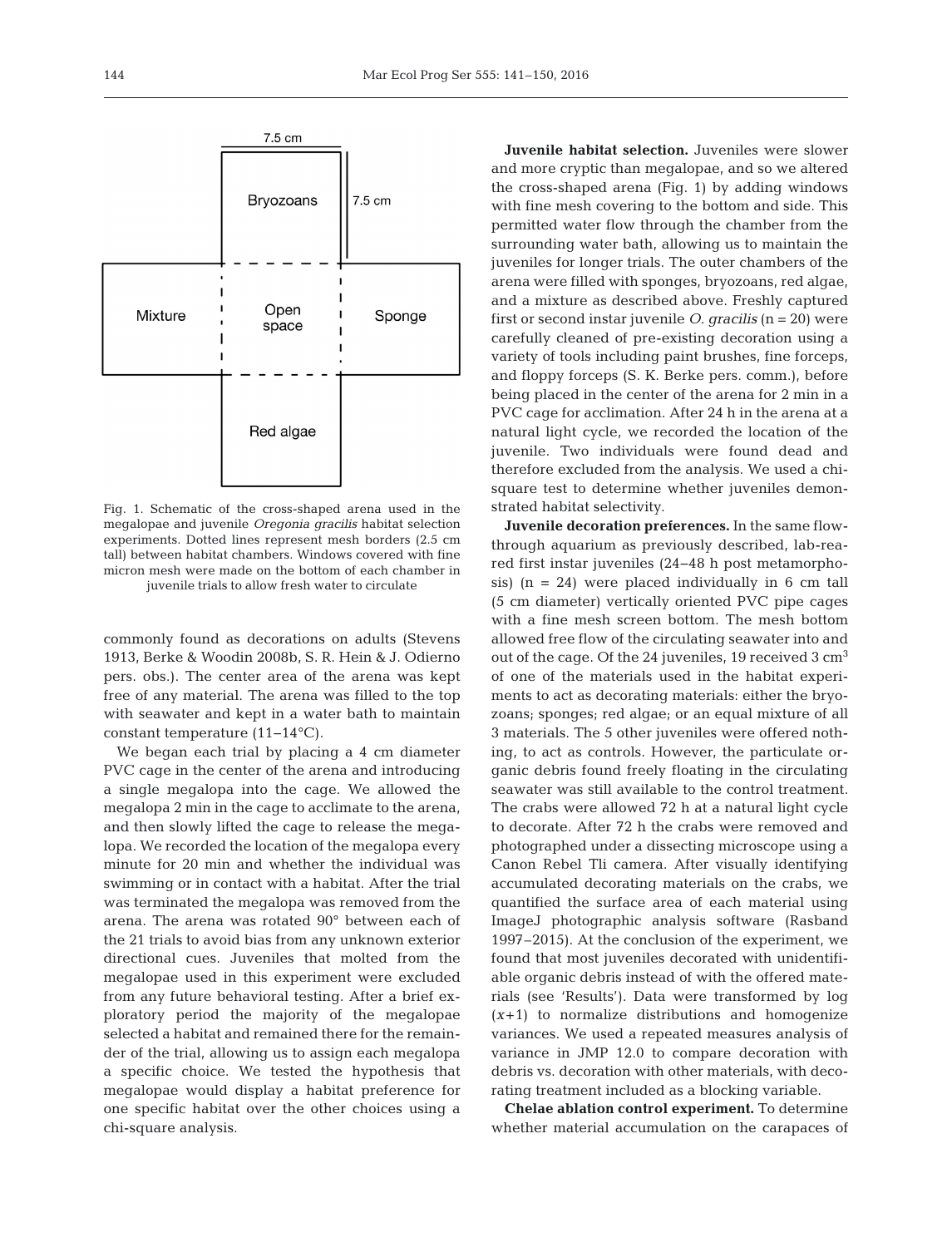

Fig. 2. *Oregonia gracilis.* Scanning electron microscopy images of (a,b) megalopal and (c,d) first instar juvenile carapaces. (a,c) Dorsal, (b) lateral, and (d) dorsolateral views. ad: anterior dorsal spines; al: anterior lateral spines; hs: hooked setae, pd: posterior dorsal spine; pl: posterior lateral spines; r: rostral spines

juvenile crabs was the result of passive attachment or of active decorating behavior, we examined the effects of chelae removal on material accumulations. First or second instar wild-caught juveniles  $(n = 22)$ were stripped of all decoration under a dissecting microscope as described above and photographed. Crabs were randomly divided into 2 treatments of equal sample size: those with chelae removed (used in decorating behavior) and those with the first pair of walking legs removed (to control for altered behavior due to injury). The crabs were housed in the same PVC cages as described in the decoration preference experiment. Since neither the habitat selection nor decoration preference experiments revealed an effect of decoration treatment on the amount or com position of decoration (see 'Results'), juveniles in this ex periment were not offered decorating materials, but the floating organic debris was still available to both treatments. The crabs were left undisturbed for 72 h and then re-photographed. The pre- and post-experiment photographs were analyzed as described above for the identity and surface area of material accumulation using ImageJ (Rasband 1997–2015). Data were transformed by  $log(x+1)$  to normalize distributions. Surface areas of accumulated materials between ablation treatments were compared using Welch's *t*-test, (Welch 1947, Zimmerman 2004).

#### **RESULTS**

**Morphological characteristics of megalopae.** *Oregonia gracialis* megalopal carapace characteristics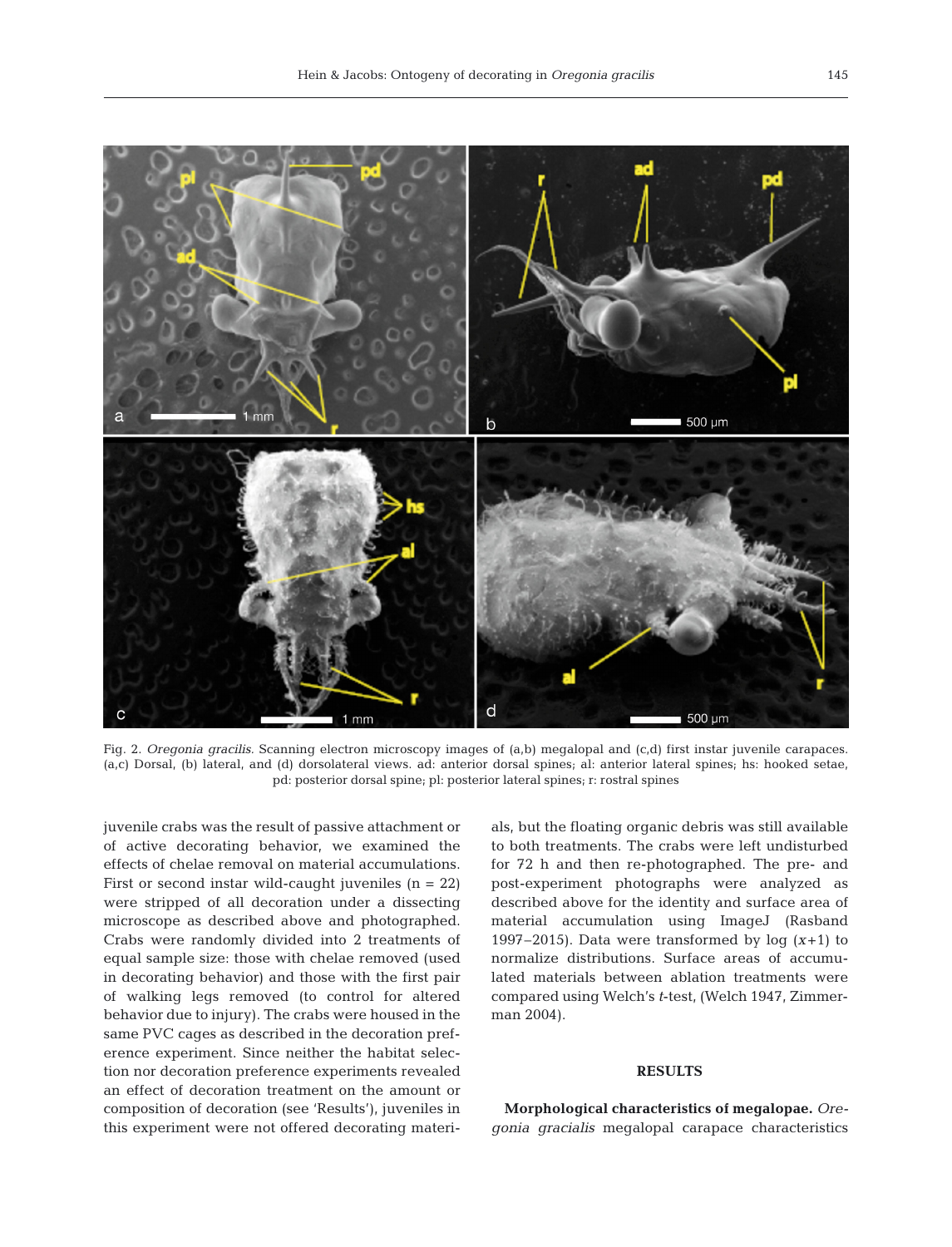

Fig. 3. Layout of hooked setae on carapace of *Oregonia gracilis* first instar juvenile. ds: dorsal setae; bp: barren patch; dl: dense lateral setae patches

were consistent with previous descriptions by Shanks (2001). We found no hooked setae on megalopae (Fig. 2a,b), which showed carapaces having 3 rostral spines: 1 long center spine pointing in a slightly ventral direction and 2 shorter, dorsally angled lateral spines (Fig. 2a,b). Located directly posterior to the eyestalks were 2 anterior dorsal spines (Fig. 2b), while 2 small lateral spines were located towards the posterior end of the carapace (Fig. 2a). These lateral spines are key taxonomic characters for *O. gracilis* megalopae (Shanks 2001). A long posterior dorsal spine pointed to the back.

**Morphological characteristics of juveniles.** The carapaces of the first instar juveniles were distinctly different from those of the megalopae. The rostrum featured 2 spines angled away from one another in a 'Y' shape (Fig. 2c,d). All dorsal spines as well as the small lateral posterior spines observed in megalopae were absent and there were only 2 anterior lateral spines located directly posterior to the eyestalks (Fig. 2c). Hooked setae were present and laid out in the same characteristic bilaterally symmetric manner on all of the 5 individuals examined. Starting at the tip of the rostral spines, a row of hooked setae ran across the dorsal surface of the carapace, ending at the back (Figs. 2c,d & 3). No setae were located inbetween the dorsal rows. On each side of the rows, there was a large patch that was barren of hooked setae (Figs. 2c,d & 3). However, on the lateral sides of

|                                                                 |  |  |  |  | Table 1. Number of <i>Oregonia gracilis</i> megalopae and juve- |  |  |  |  |  |  |  |
|-----------------------------------------------------------------|--|--|--|--|-----------------------------------------------------------------|--|--|--|--|--|--|--|
| niles that selected each of the habitats offered in the experi- |  |  |  |  |                                                                 |  |  |  |  |  |  |  |
|                                                                 |  |  |  |  | ments. O. <i>gracilis</i> were offered byrozoans, sponges and   |  |  |  |  |  |  |  |
| algae in the mixture treatment                                  |  |  |  |  |                                                                 |  |  |  |  |  |  |  |

|                        | zoans    | Bryo- Spon- Algae Mix-<br>qes |   | ture | $\gamma^2$ | D                      |
|------------------------|----------|-------------------------------|---|------|------------|------------------------|
| Megalopae<br>Juveniles | 12<br>11 | 5                             | 1 | 3    | 13.10      | 0.0044<br>13.56 0.0036 |

the carapace there were dense patches of hooked setae consisting of many rows (Figs. 2c,d & 3). Hooked setae also covered all surfaces of the rostral spines (Figs. 2c,d & 3).

**Megalopal habitat selection.** Immediately after re lease into the arena the megalopae displayed exploratory behavior, swimming in circles around the open center portion of the arena and coming into physical contact with a number of surfaces. By minute 3, 18 of the 21 megalopae had selected one of the chambers and remained there for the duration of the trial. The remaining 3 megalopae selected a chamber and remained there for 5 to 7 min before moving to a second chamber where they remained for the duration of the trial. Megalopae strongly preferred branching bryozoans over the other 3 offered habitats (Table 1).

**Juvenile habitat selection.** In contrast to the megalopae, juveniles remained motionless in the center of the arena for at least 15 to 20 min after their release. However, casual observations over the course of the 24 h trial period revealed the same individuals were observed in different areas of the arena, suggesting that they explored the available habitats. We did not quantify movement during the trial period because it was not always possible to find the small crabs without completely removing the substrates and disrupting the trials. As with the megalopae, juveniles displayed a strong preference for bryozoans (Table 1).

**Juvenile decoration preference.** After 72 h all juveniles accumulated material on their bodies, particularly along the sides of the carapace where the hooked setae were the densest. However, very few of the juveniles decorated themselves with any of the offered materials (bryozoans, algae, or sponges). The majority of the attached material was the unidentifiable organic debris found in the water column of the flowing seawater  $(F_{1,14} = 5.777, p < 0.0001, Fig. 4)$ . There was no effect of decoration treatment on the amount or the composition of the decorations  $(F_{4,14} =$  $0.347$ ,  $p = 0.348$ ).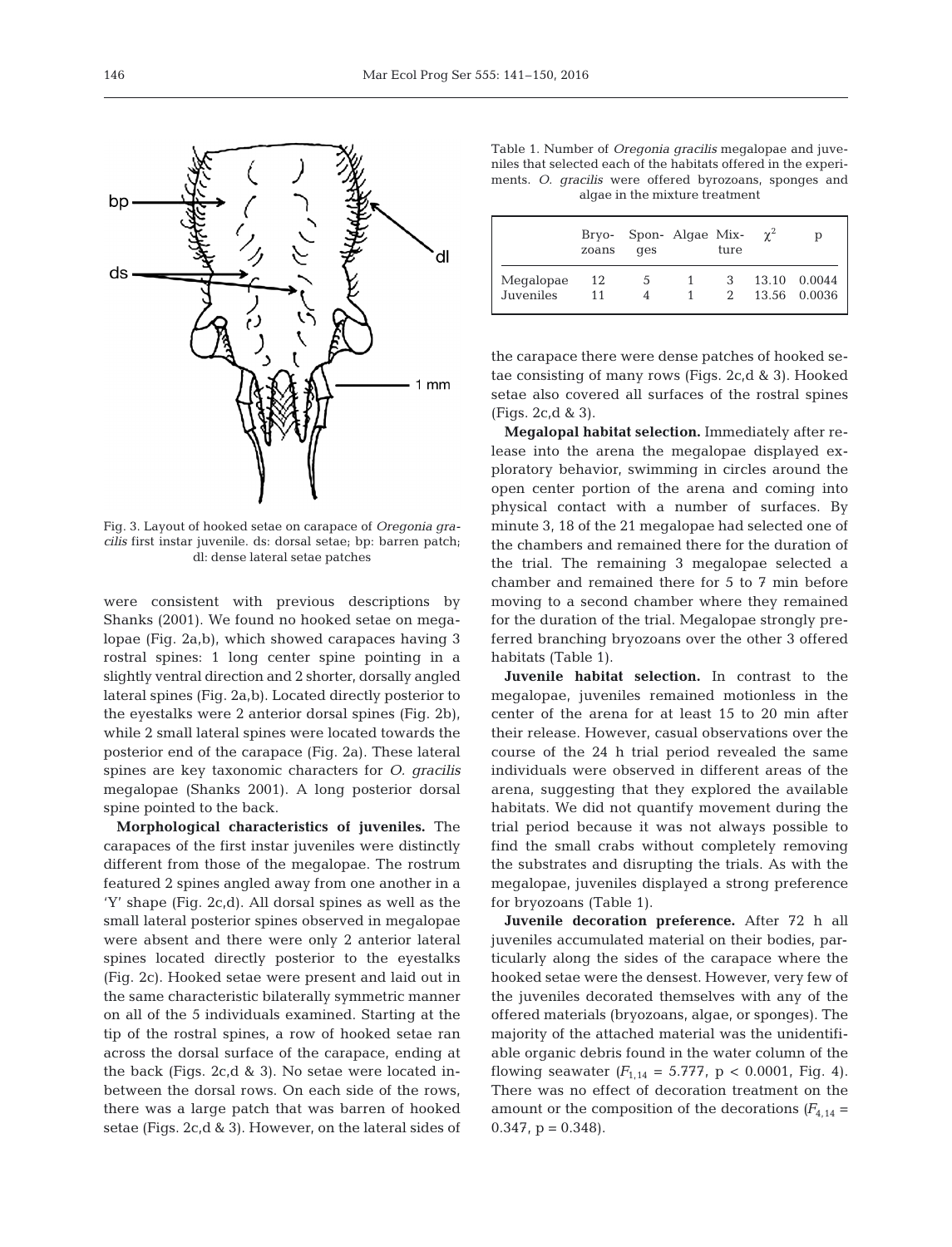

Fig. 4. Mean material accumulation (debris or offered material) on the carapaces of *Oregonia gracilis* juveniles during the juvenile decoration experiment. 'Offered material' refers to bryozoans in the bryozoan treatment, sponges in the sponge treatment, algae in the algae treatment, and all 3 materials in the mixture treatment. Error bars: +1 SE



Fig. 5. Mean (+ SE) debris accumulation on the carapaces of *Oregonia gracilis* juveniles as a result of the chelae ablation treatment

Chelae ablation control experiment. We observed crabs with intact chelae holding debris in their chelae and actively rubbing it against themselves, but we did not observe any comparable de corating behavior in the chelae ablation treatment. After 72 h, crabs with intact chelae were heavily decorated with the organic debris found in the flowing seawater, while crabs with ablated chelae displayed little-to-no decoration  $(t_{13} = 2.83, p =$ 0.014, Fig. 5).

#### **DISCUSSION**

Metamorphosis is a time of great change and transition for many invertebrates, often marked by drastic and tightly coupled morphological, habitat, and behavioral changes (Hadfield 2000). We found that for the majoid decorator crab *Oregonia gracilis* the onset of an adult behavior (decorating behavior) is tightly coupled with a morphological shift (the acquisition of hooked setae). However, this morphological shift did not occur as part of the major metamorphic transition from zooea to megalops, but with the more subtle morphological transition from megalops to first instar juvenile.

The onset of decorating behavior has not, to our knowledge, been described in any decorator crab. We found that *O. gracilis* megalopae completely lack the hooked setae required for decorating, and as a result do not decorate. First instar juveniles, however, are profusely covered in hooked setae and decorate extensively. *O. gracilis* megalopae are

active, predatory swimmers, while first instar juveniles are slow and cryptic benthic grazers. Although megalopae spend time in benthic habitats and could hypothetically benefit from the camouflage provided by decorations, the energetic trade-off associated with decorating (Berke & Woodin 2008b) may be too costly for megalopae. It is also possible that decorations are a disadvantage in the plankton, increasing the visibility of the megalopae and reducing their swimming efficiency.

Active decorating began immediately in first instar juveniles, using different materials than adults. The latter decorated with pieces of sponge, algae, bryozoan, or other living organisms from their habitats (Berke & Woodin 2009, S. R. Hein & M. W. Jacobs pers. obs.), while first instar juveniles decorated with pieces of organic debris. There are several possible reasons for this ontogenetic shift in preferred decorating materials.

First, decoration preference in early stage *O. gracilis* may be constrained by the size and strength of their chelae or hooked setae. Early juveniles may not be strong enough to cut or rip some materials, or their setae may not be able to retain them. Decoration is energetically costly (Berke & Woodin 2009), suggesting that crabs choose materials with morphological properties that reduce handling time and improve retention on the hooked setae. Consistent with this hypothesis, previous authors have suggested that adult crabs may select certain decorating materials over others based on their morphological properties (Stachowicz & Hay 2000, Cruz-Rivera 2001, Hultgren et al. 2006). While to our knowledge handling time for decorating materials has not been measured,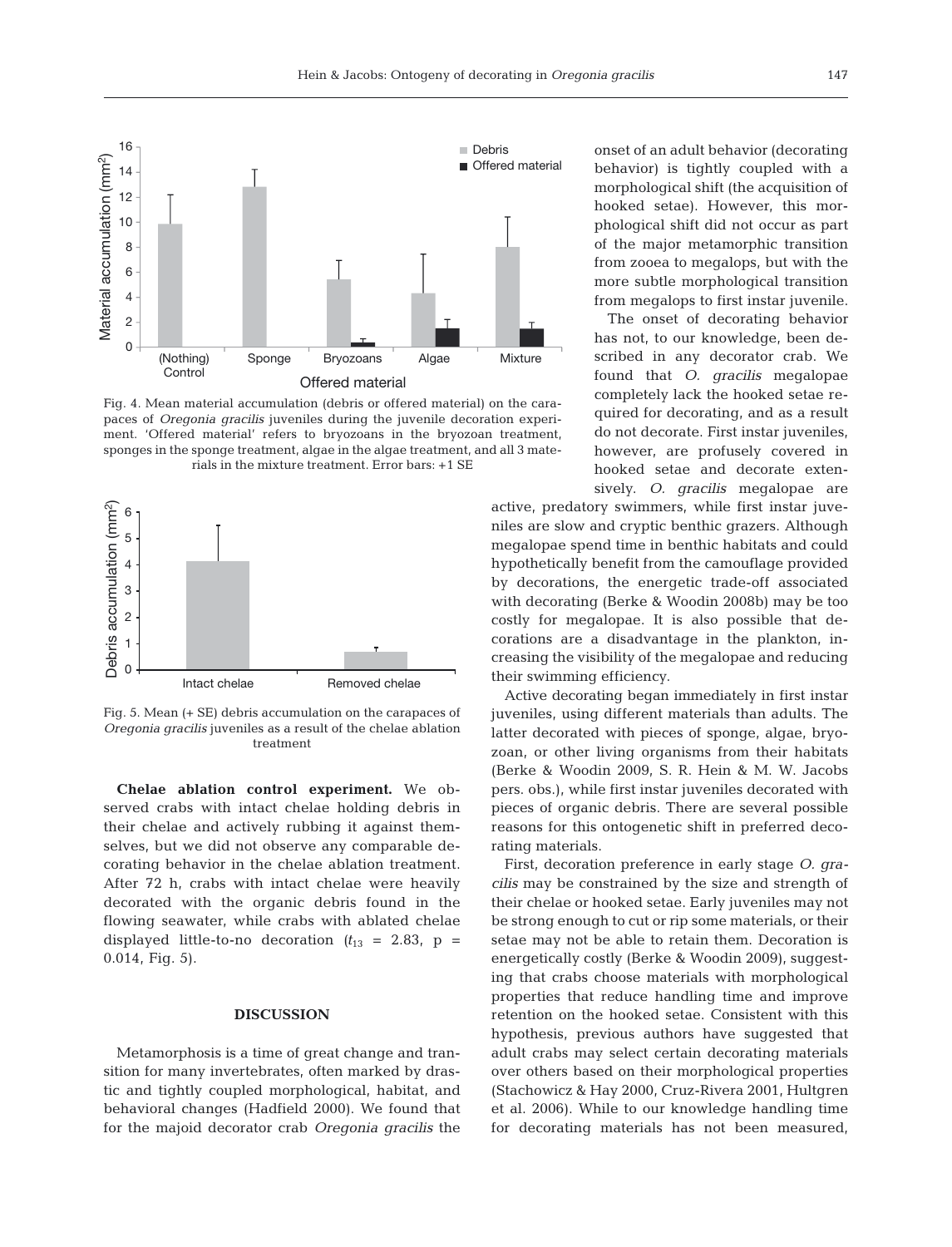prey- handling time does significantly impact prey preference in other species of crabs (Creswell & McLay 1990, Seed & Hughes 1995). The cancrid crab *Cancer novaezelandiae* appears to optimize handling time per unit of energy intake by selecting specific species and size classes from among a wide range of potential prey items (Creswell & McLay 1990). A similar optimization of energy expenditure per amount of benefit gained by decorating may account for the observed decorating preferences of juvenile *O. gracilis*.

Second, crabs may select decorating materials that maximize their visual crypsis depending on their size. Camouflage in decorator crabs is often thought to work simply by making the crab look less crab-like (Cruz-Rivera 2001). However, it is possible that crabs are using a more advanced form of camouflage, specifically choosing decorating materials to help themselves blend-in based on substrate contrast and configuration or particle size. For example, the cuttle fish *Sepia officinalis* displays uniform coloration on low-contrast or small-particle-size backgrounds, but a highly contrasting disruptive pattern on highcontrast or large-particle-size backgrounds (Barbosa et al. 2008). The benthic substrates occupied by *O. gracilis* adults and juveniles are patchy mosaics. If newly settled juveniles are smaller than the average patch size in their habitat, then it may be advantageous for them to adopt a uniform appearance by decorating with a single item. Adult crabs, by contrast, may blend-in best by selecting a wider variety of items, matching the level of contrast and patch size of their habitat. Although this hypothesis remains to be tested, we did observe that many of the decorations on adult crabs were similar in size to, or larger than, those of the juveniles.

Third, the use of organic debris may facilitate juvenile dispersal because it maximizes camouflage in a wide range of habitats. The camouflage provided by decorating in majoids is considered a form of acquired or plastic camouflaging, which typically allows the animal to exploit a range of habitats (Hultgren & Stachowicz 2008). Crabs frequently undergo an ontogenetic shift in habitat as they age (Hultgren & Stachowicz 2010), even undergoing a post-settlement redistribution as early as the second to ninth instar (Moksnes 2002). In our experiments, organic debris was widely distributed throughout the available habitats. By using this debris, the juvenile crabs may greatly increase the number of habitats with which they blend, facilitating their ability to move between such habitats. The extent of movement between habitats on the scale of days or weeks has

not to our knowledge been quantified for either adult or juvenile *O. gracilis*.

Finally, decorations are generally not considered to be a major source of nutrition in majoids, although some species have been known to eat their decorating materials, particularly in times of starvation (Kilar & Lou 1986, Woods & McLay 1994a). Little is known about the diet of very young decorator crabs, and so we cannot eliminate the possibility that the debris used in decoration also plays a dietary role.

The acquisition of hooked setae and the onset of decorating behavior coincide with the completion of the habitat transition from plankton to benthos. This transition is initiated during the megalopal stage, with one important role of the megalopa being selection of the habitat where the juvenile will live. Consistent with this, *O. gracilis* megalopae and juveniles demonstrated clear and similar habitat preferences. Both stages consistently chose branching bryozoans over any other of the offered choices. Such habitat preference in megalopal and juvenile decorator crabs may be driven by the availability of good shelter from predators (Moksnes 2002), food availability, the availability of decorating materials for camouflage, or some combination of these. Branching bryozoans are structurally complex, offering an abundance of suitable hiding places (Botero & Atema 1982, Fernandez et al. 1993, Moksnes 2002). The bryozoans contained large accumulations of attached particulate organic debris, offering the juvenile crabs a large source of preferred decorating materials immediately after metamorphosis. Finally, amongst the bryozoans were small pieces of algae, detritus, and tiny invertebrates, which are known food items of other majoids (Woods & McLay 1994b, Guinot & Wicksten 2015).

The onset of decorating behavior was coupled with the molt from megalops to juvenile, and first instar juveniles decorated selectively, profusely, and immediately after metamorphosis. These results strongly suggest that early instar juveniles rely on visual crypsis for protection from predation. We also observed an ontogenetic shift in decorating material preference: young juveniles decorated with organic debris, while older crabs decorated with sponges, bryozoans, algae, and other living materials from their environments. We hypothesize that decorating behavior in  $O$ . *gracilis* is specifically adapted to maximize protection at different sizes and life stages by favoring different materials; a more detailed ontogenetic series is required to test this hypothesis. The ontogeny of decorating behavior is a useful system for exploring how behavior, morphology, and habitat transitions can be coordinated during metamorphosis.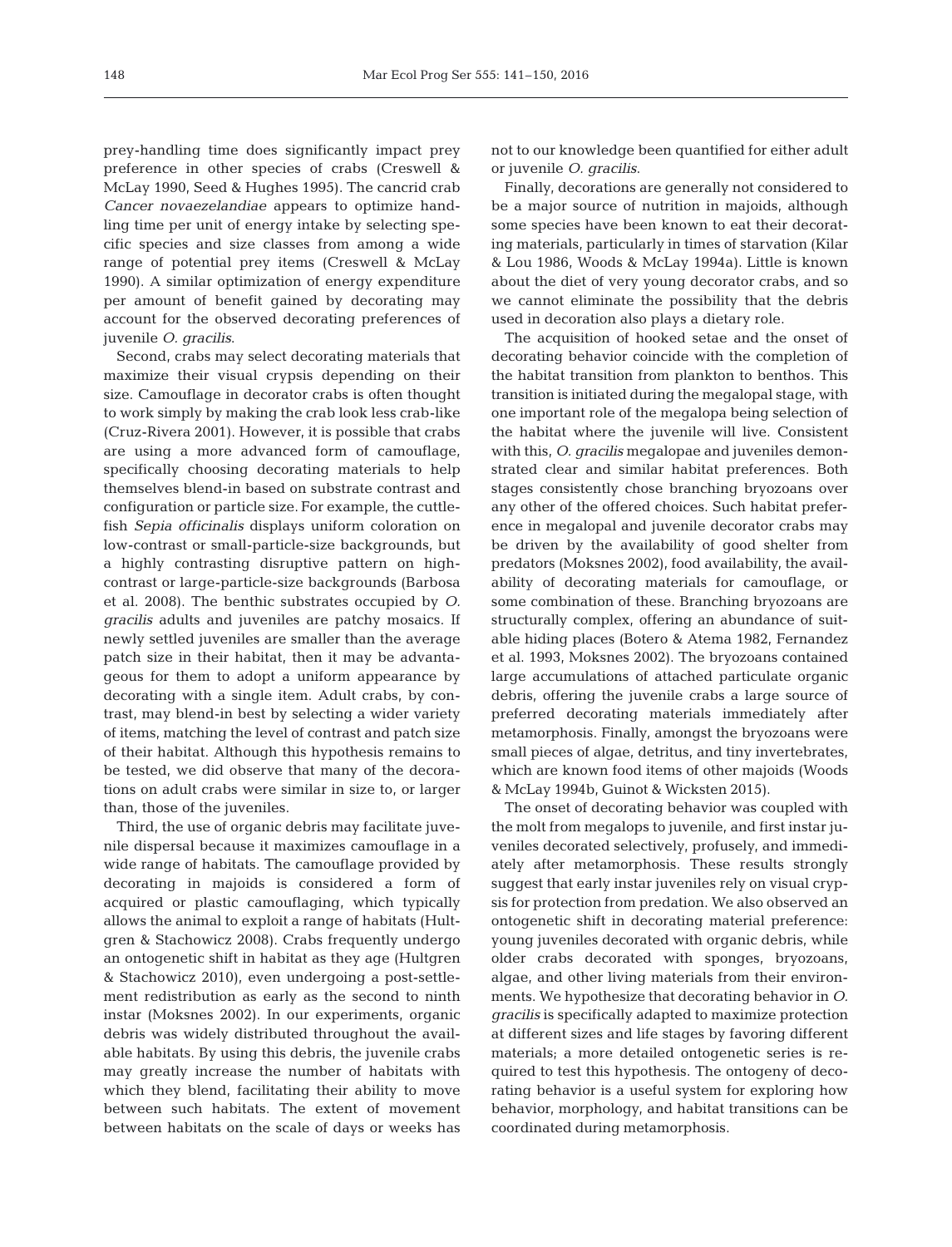*Acknowledgements*. This work was supported by a 2012 NSF-REU-BLINKS-BEACON fellowship from the University of Washington's Friday Harbor Labs (FHL) to S.R.H., and McDaniel College Faculty Development and Student-Faculty Collaborative Research grants to M.W.J. We thank the staff and director of FHL for providing facilities and support. We thank Joe Odierno for technical support and suggestions in the laboratory, Charley O'Kelley for SEM training and advice, and Sarah Berke for valuable insight and good advice during the early development of the project. Finally, thanks to the 2 anonymous reviewers who helped to im prove the manuscript.

#### LITERATURE CITED

- [Ainsley JA, Kim MJ, Wegman LJ, Pettus JM, Johnson WA](http://dx.doi.org/10.1016/j.ydbio.2008.07.003) ➤ (2008) Sensory mechanisms controlling the timing of larval development and behavioral transitions require the *Drosophila* DEG/ENaC subunit, Pickpocket1. Dev Biol 322: 46−55
- ► [Anger K \(2006\) Contributions of larval biology to crustacean](http://dx.doi.org/10.1080/07924259.2006.9652207) research:a review. Invertebr Reprod Dev 49: 175−205
- ▶ [Barbosa A, Mäthger LM, Buresch KC, Kelly J, Chubb C,](http://dx.doi.org/10.2307/25066659) Chiao CC, Hanlon RT (2008) Cuttlefish camouflage: the effects of substrate contrast and size in evoking uniform, mottle or disruptive body patterns. Vision Res 48: 1242−1253
	- Berke SK, Woodin SA (2008a) Tube decoration may not be cryptic for *Diopatra cuprea* (Polychaeta: Onuphidae). Biol Bull 214:50-56
	- Berke SK, Woodin SA (2008b) Energetic costs, ontogenetic shifts and sexual dimorphism in spider crab decoration. Funct Ecol 22: 1125−1133
- ▶ [Berke SK, Woodin SA \(2009\) Behavioral and morphological](http://dx.doi.org/10.1111/j.1744-7410.2009.00167.x) aspects of decorating in *Oregonia gracilis* (Brachyura: Majoidea). Invertebr Biol 128: 172−181
	- Berke SK, Miller M, Woodin SA (2006) Modelling the energy-mortality tradeoffs of invertebrate decorating behavior. Evol Ecol Res 8: 1409−1425
- ► [Bishop CD, Erezyilmaz DF, Flatt T, Georgiou CD and others](http://dx.doi.org/10.1093/icb/icl004) (2006) What is metamorphosis? Integr Comp Biol 46: 655−661
- ▶ [Botero L, Atema J \(1982\) Behavior and substrate selection](http://dx.doi.org/10.2307/1548113) during larval settling in the lobster *Homarus americanus.* J Crustac Biol 2: 59−69
- $\blacktriangleright$  Brandt M, Mahsberg D (2002) Bugs with a backpack: the function of nymphal camouflage in the West African assassin bugs *Paredocla* and *Acanthaspis* spp. Anim Behav 63: 277−284
- ▶ [Brodie RJ \(1999\) Ontogeny of shell-related behaviors and](http://dx.doi.org/10.1016/S0022-0981(99)00068-4) transition to land in the terrestrial hermit crab *Coenobita compressus* H. Milne Edwards. J Exp Mar Biol Ecol 241: 67−80
- ► [Consoulas C, Duch C, Bayline RJ, Levine RB \(2000\) Behav](http://dx.doi.org/10.1016/S0361-9230(00)00391-9)ioral transformations during metamorphosis: remodeling of neural and motor systems. Brain Res Bull 53:571–583
- ► [Creswell PD, McLay CL \(1990\) Handling times, prey size,](http://dx.doi.org/10.1016/0022-0981(90)90077-P) and species selection by *Cancer novaezelandiae* (Jacqui not, 1853) feeding on molluscan prey. J Exp Mar Biol Ecol 140: 13−28
- ► [Cruz-Rivera E \(2001\) Generality and specificity in the feed](http://dx.doi.org/10.1016/S0022-0981(01)00334-3)ing and decoration preferences of three Mediterranean crabs. J Exp Mar Biol Ecol 266: 17−31
- ► [Fernandez M, Iribarne O, Armstrong D \(1993\) Habitat selec-](http://dx.doi.org/10.3354/meps092171)

tion by young-of-the-year Dungeness crab *Cancer magister* and predation risk in intertidal habitats. Mar Ecol Prog Ser 92: 171−177

- ► Guinot D, Wicksten MK (2015) Camouflage: carrying behaviour, decoration behaviour, and other modalities of concealment in Brachyura. In:Castro P, Davie P, Guinot D, Scham F, von Vaupel Klein F (eds) Treatise on Zoology — Anatomy, Taxonomy, Biology. The Crustacea, Vol 9, Part C-1, Chapter 71-11. Brill, Leiden, p 583−638 doi: 10.1163/9789004190832\_013
- ▶ [Hadfield MG \(2000\) Why and how marine invertebrate](http://dx.doi.org/10.1139/z60-058) larvae metamorphose so fast. Semin Cell Dev Biol 11: 437−443
- ► [Herrnkind WF, Butler MJ IV \(1986\) Factors regulating post](http://dx.doi.org/10.3354/meps034023)larval settlement and juvenile microhabitat use by spiny lobsters *Panulirus argus.* Mar Ecol Prog Ser 34:23-30
- ► [Heyland A, Moroz LL \(2006\) Signaling mechanisms under](http://dx.doi.org/10.1093/icb/icl023)lying metamorphic transitions in animals. Integr Comp Biol 46:743-759
- ► [Hourdry J, L'Hermite A, Ferrand R \(1996\) Changes in the](http://dx.doi.org/10.1086/physzool.69.2.30164181) digestive tract and feeding behavior of anuran amphibians during metamorphosis. Physiol Zool 69:219-251
- ► [Hultgren KM, Stachowicz JJ \(2008\) Alternative camouflage](http://dx.doi.org/10.1007/s00442-007-0926-5) strategies mediate predation risk among closely related co-occurring kelp crabs. Oecologia 155: 519−528
- ► [Hultgren KM, Stachowicz JJ \(2009\) Evolution of decoration](http://dx.doi.org/10.1086/597797) in majoid crabs: a comparative phylogenetic analysis of the role of body size and alternative defensive strategies. Am Nat 173:566-578
- ▶ [Hultgren KM, Stachowicz JJ \(2010\) Size-related habitat](http://dx.doi.org/10.1093/beheco/arp192) shifts facilitated by positive preference induction in a marine kelp crab. Behav Ecol 21: 329−336
	- Hultgren KM, Stachowicz JJ (2011) Camouflage in decorator crabs integrating ecological, behavioural and evolutionary approaches. In: Stevens M, Merilaita S (eds) Animal camouflage mechanisms and function. Cambridge University Press, Cambridge, p 212−238
- [Hultgren KM, Thanh PD, Sato M \(2006\) Geographic varia](http://dx.doi.org/10.3354/meps326235)tion in decoration selectivity of *Micippa platipes* and *Tiarinia cornigera* in Japan. Mar Ecol Prog Ser 326: 235−244 ➤
- ► [Kilar JA, Lou RM \(1986\) The subtleties of camouflage and](http://dx.doi.org/10.1016/0022-0981(86)90046-8) dietary preference of the decorator crab, *Microphrys bicornutus* Latreille (Decapoda: Brachyura). J Exp Mar Biol Ecol 101:143-160
- ► [Kriegstein AR, Castellucci V, Kandel ER \(1974\) Metamor](http://dx.doi.org/10.1073/pnas.71.9.3654)phosis of *Aplysia californica* in laboratory culture. Proc Natl Acad Sci USA 71:3654-3658
	- Léger P, Bengsten DA, Simpson KL, Sorgeloos P (1986) The use and nutritional value of *Artemia* as a food source. Oceanogr Mar Biol Annu Rev 24: 521−623
- ▶ [Moksnes PO \(2002\) The relative importance of habitat](http://dx.doi.org/10.1016/S0022-0981(02)00041-2)specific settlement, predation and juvenile dispersal for distribution and abundance of young juvenile shore crabs *Carcinus maenas.* J Exp Mar Biol Ecol 271: 41−73
	- Rasband WS (1997–2015) ImageJ. U. S. National Institutes of Health, Bethesda, MD. http: //imagej.nih.gov/ij/
- ▶ [Richner H, Milinski M \(2000\) On the functional significance](http://dx.doi.org/10.3354/meps205307) of masking behaviour in sea urchins — an experiment with *Paracentrotus lividus.* Mar Ecol Prog Ser 205: 307−308
- [Rorandelli R, Gomei M, Vannini M, Cannicci S \(2007\) Feed-](http://dx.doi.org/10.3354/meps336225)➤ ing and masking selection in *Inachus phalangium* (Deca poda, Majidae): dressing up has never been so complicated. Mar Ecol Prog Ser 336: 225−233